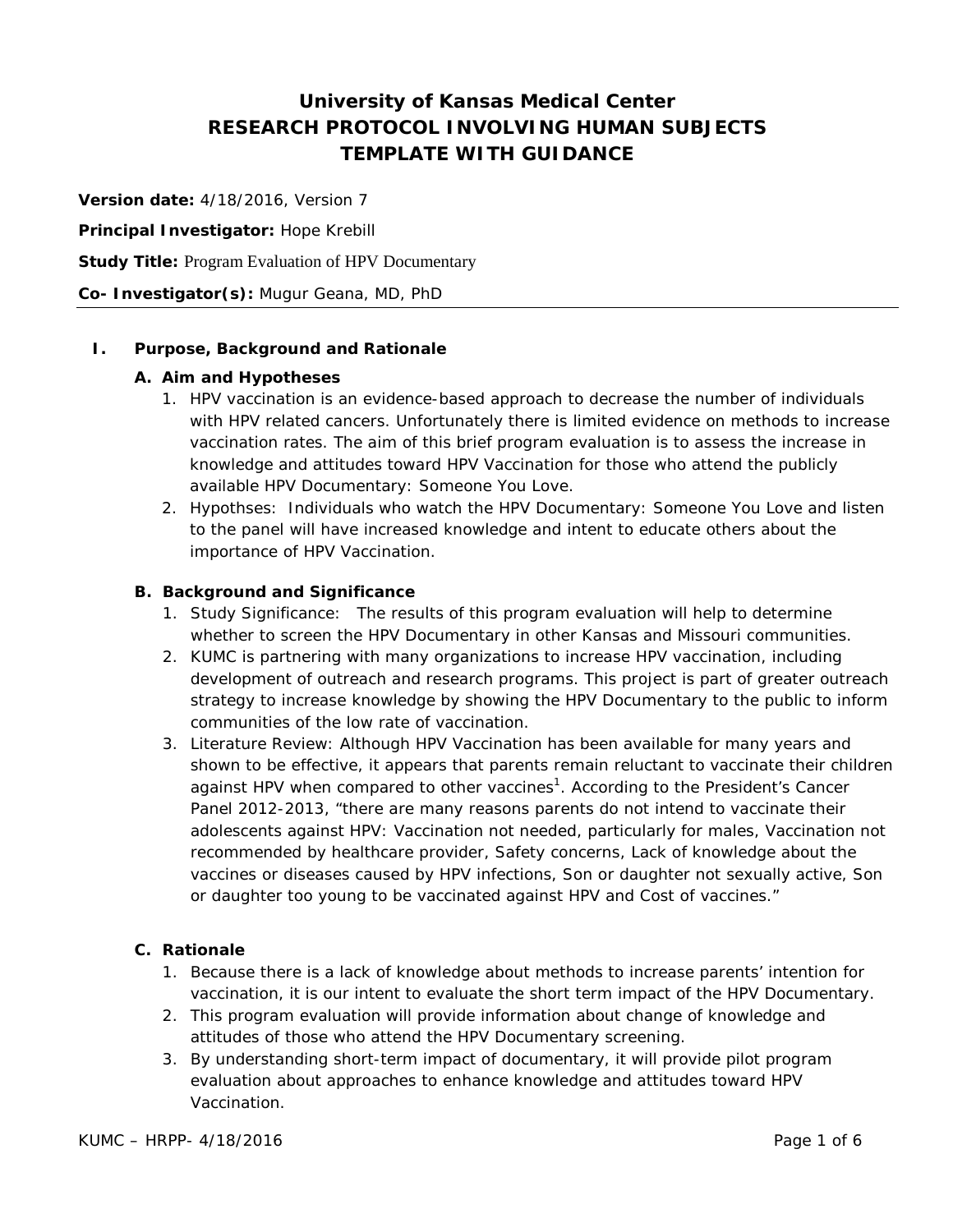### **II. Research Plan and Design**

- **A. Study Objectives:** The primary outcome of this study is change knowledge and attitudes related to HPV and HPV Vaccination.
- **B. Study Type and Design:** This is a descriptive study, a pretest survey will be completed immediately before the documentary with a -post survey immediately after the documentary.

### **C. Sample size, statistical methods, and power calculation**

- 1. All who attend the documentary will be asked to complete the survey.
- 2. No Blinding.
- 3. 200 potential participants.
- **D. Subject Criteria (See Vulnerable Populations appendix, if applicable):** All adults who attend the documentary in 2015 and 2016 in Kansas City, MO Great Bend, Salina, and Emporia, Kansas are eligible to complete the survey.
	- 1. Inclusion criteria: All adults who attend the documentary are eligible to participate in the project evaluation.
	- 2. Exclusion criteria: Individuals younger than 18 are not eligible.
	- 3. Withdrawal/Termination criteria: This is a program evaluation; the only way to withdraw is to not complete the survey evaluation or to not turn in the completed evaluation.
	- 4. . Participating in research studies in addition to program evaluation is allowed.

### **E. Specific methods and techniques used throughout the study**

- 1. Laboratory tests: **N/A**
- 2. Study Procedures: The only study procedures are a pre and a post survey.
- 3. N/a
- 4. **N/A**
- 5. Timeline: The HPV documentary will be shown at a public location, pre and post surveys will be completed immediately before and after the screening.

# **F. Risk/benefit assessment:** All participants have the choice to participate in the pre/post survey.

- 1. Physical risk: none
- 2. Psychological risk: none
- 3. Social risk: none
- 4. Economic risk: none
- 5. Potential benefit of participating in the study
	- a. This is a program evaluation, attending the screening may increase their knowledge of HPV vaccination, but individuals may attend the screening without participating in the survey**.**
	- b. Outreach organizations will have a better understanding of the impact related to knowledge and attitudes of HPV for those who attend the HPV documentary: Someone You Love.
	- c. This is brief program evaluation and will provide initial pilot information about the impact of the documentary.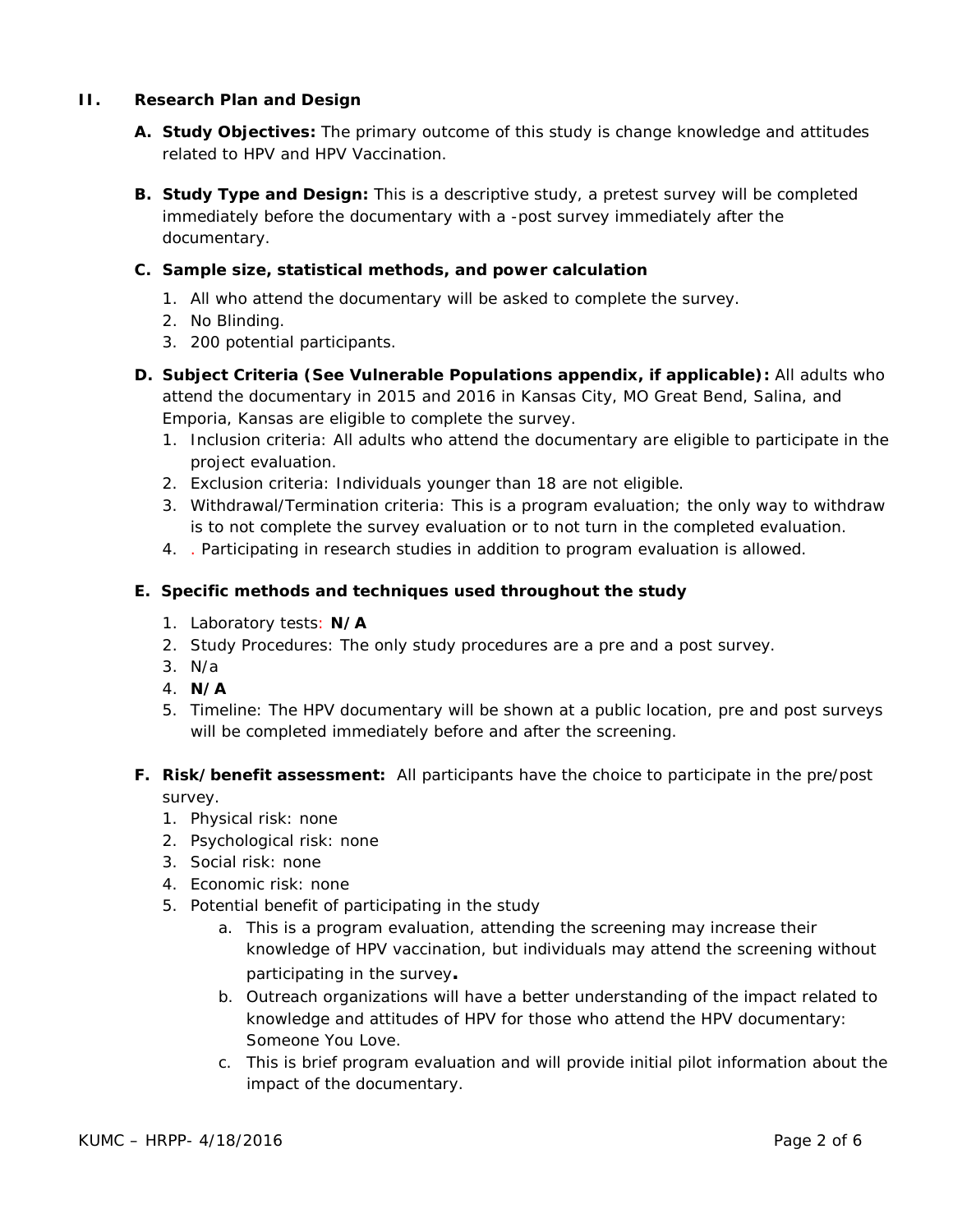**G. Location where study will be performed:**. The documentary will be show at Union Station in Kansas City, MO in May 2015, in Emporia and Great Bend Kansas in November 2015, and Salina, Kansas in January 2016, Pittsburg, Kansas between March 15-June 1, 2016, and Kansas City, Kansas between March 15 and July 1, 2016. The pre/post survey will be completed immediately before and immediately after the screening.

# **H. Collaboration (with another institution, if applicable):** N/A

### **I. Single IRB Review for a Multi-site study (if applicable):** N/A

### **J. Personnel who will conduct the study, including:**

- 1. Indicate, by title, who will be present during study procedure(s): Hope Krebill and/or MCA Research Nurse, and/or James Coulter, and/or Michelle Springer, and/or Hanluen Kuo, and/or Marilyn Labinski, and/or Susan Krigel and/or Mary Beth Warren
- 2. Primary responsibility for the following activities, for example:
	- a. Determining eligibility: Hope Krebill and/or MCA Research Nurse
	- b. Obtaining informed consent: N/A
	- c. Providing on-going information to the study sponsor and the IRB: Hope Krebill
	- d. Maintaining participant's research records: Hope Krebill
	- e. Completing physical examination: N/A
	- f. Taking vital signs, height, weight: N/A
	- g. Drawing / collecting laboratory specimens: N/A
	- h. Performing / conducting tests, procedures, interventions, questionnaires: Hope Krebill and/or MCA Research Nurse
	- i. Completing study data forms: Hope Krebill
	- j. Managing study database: Hope Krebill

# **K. Assessment of Subject Safety and Development of a Data and Safety Monitoring Plan**

- 1. Elements of the plan include:
	- a. Persons/groups who will review the data (study team; independent safety monitor, data monitoring committee or formal DSMB) N/A
	- b. Data/events that will be reviewed N/A
	- c. Frequency of review N/A
	- d. Types of analyses to be performed  $N/A$
	- e. Safety-related triggers that would cause the PI to stop or alter the study N/A
- 2. N/A
- 3. N/A

# **III. Subject Participation**

### **A. Recruitment**: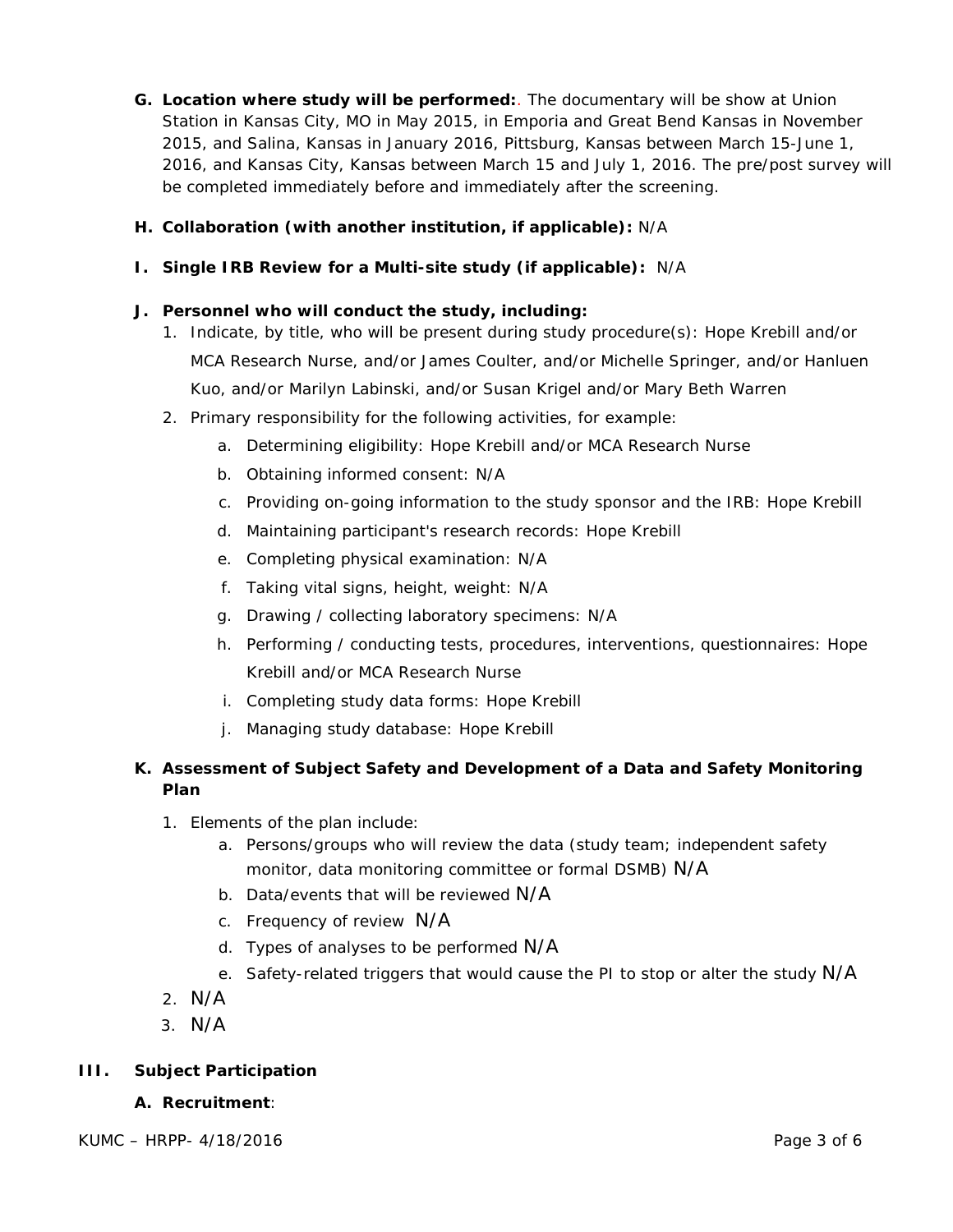- 1. All adults who attend the HPV screening documentary at will be asked to complete the pre/post questionnaire.
- 2. Announcement will be made at the screening asking all interested to complete the prepost questionnaire.
- 3. This is a program evaluation, see attached flyers.
- 4. Recruitment statement: Thank you for participating in this survey. Your feedback is important. Please answer the following questions as honestly as possible. The purpose of this survey is to help us understand the impact of human papillomavirus (HPV) Screening Documentary "Someone You Love". **Completing this survey is completely voluntary**. If you choose to complete the survey, please answer the questions on page 1 before watching "Someone You Love". Please answer page 2 after you finish watching "Someone You Love". We do not anticipate that taking this survey will contain any risk or inconvenience to you except for 10 minutes of your time. All information collected will be used only for research and program evaluation and will be kept confidential. There will be no connection to you specifically in the results or in future publication of the results. You may contact Hope Krebill, hkrebill@kumc.edu , 913-588-3739 if you have questions or concerns.

We will offer the survey on paper and electronically on the KUMC REDcap database.

**B. Screening Interview/questionnaire**: N/A.

### **C. Informed consent process and timing of obtaining of consent**

A consent statement will be placed at the top of the survey instrument. Please see attached document. The participants will complete the pre-post questions on their own immediately before and immediately after the screening of the documentary

- **D. Alternatives to Participation:** Individuals can choose not to complete the pre/post survey and still attend the documentary screening.
- **E. Costs to Subjects:** There are no costs related to participation.
- **F. How new information will be conveyed to the study subject and how it will be documented:** As this is a pre/post survey connected to the viewing of the documentary, no new information will need to be conveyed to the study subjects.
- **G. Payment, including a prorated plan for payment:** We are not offering payment for participation.
- **H. Payment for a research-related injury:** There are no risk for research-related injury.

### **IV. Data Collection and Protection**

### **A. Data Management and Security:**

- 1. Study team will have access to the study data.
- 2. We will not collect any identifiable information. Anonymous surveys will be kept in a locked file cabinet and placed in a REDcap database
- 3. Human subjects will not be identifiable.
- 4. Data will not be coded.
- 5. Data will not be linked to the subject.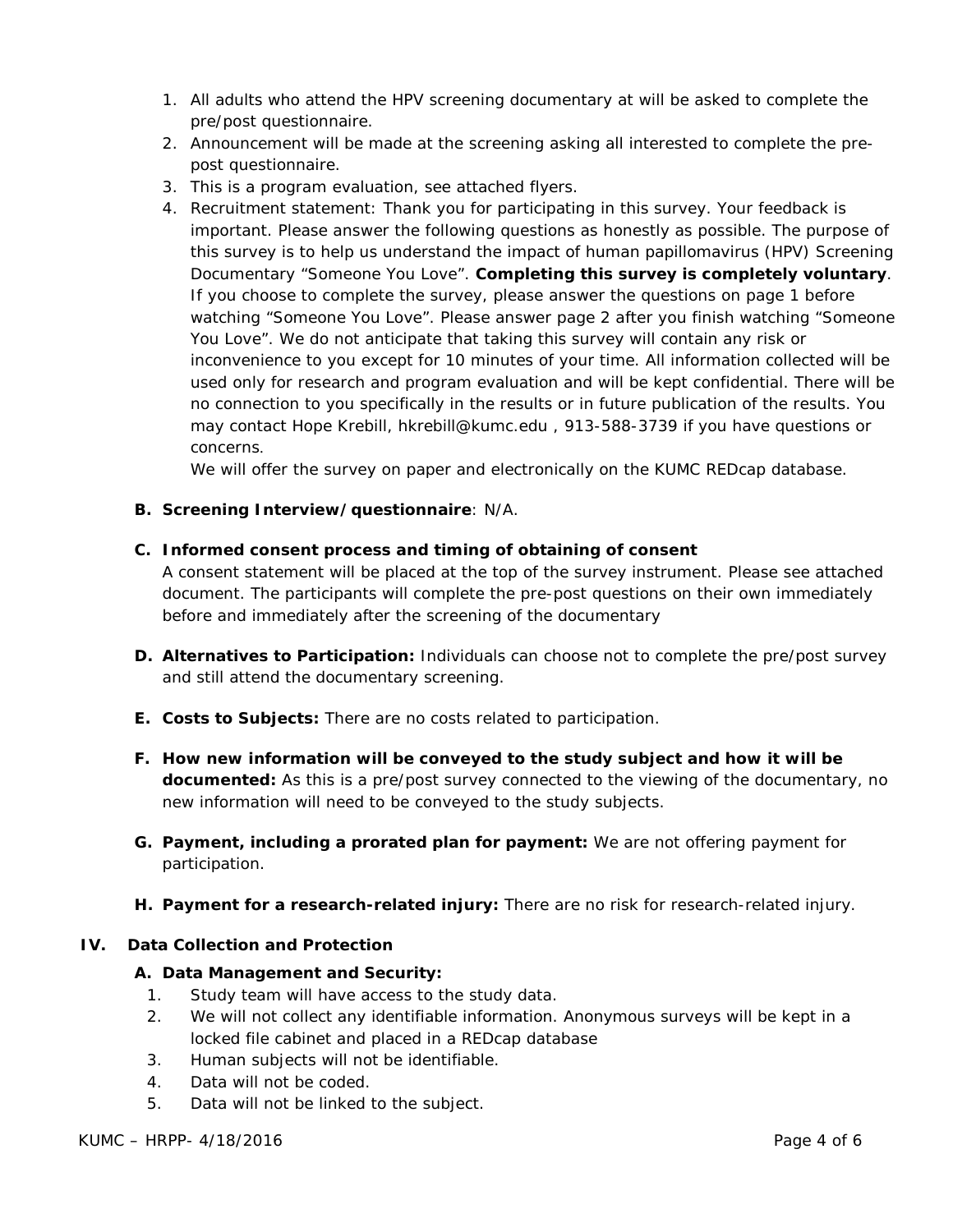- 6. Data will be stored on KUMC S drive.
- 7. Mobile devices for data collection and storage will not be used, but participants may choose to complete the survey on their phone through the KUMC REDcap link.
- 8. No identifiable data will be sent outside of KUMC.
- **B. Sample / Specimen Collection:** N/A
- **C. Tissue Banking Considerations:** N/A
- **D. Procedures to protect subject confidentiality**: The survey is anonymous, so there is no risk for breach of confidentiality.

#### **E. Quality Assurance / Monitoring**

- 1. Data entry will be double checked by the individual entering the data.
- 2. There are no plans for ongoing third party monitoring.

#### **V. Data Analysis and Reporting**

- **A. Statistical and Data Analysis:** Basic descriptive analysis method will be used for this prepost survey.
- **B. Outcome**: We are expecting a change in knowledge and attitudes.
- **C. Study results to participants**: The participation is anonymous, so there is no plan to provide results back to participants.
- **D. Publication Plan**: Results will be shared with project team, Kansas Cancer Partnership and the Kansas Foundation, as well as other stake holders for Medical Care as an evaluation report.

### **VI. Bibliography / References / Literature Cited**

1. Freed GL, Clark SJ, Butchart AT, Singer DC, Davis MM. Parental vaccine safety concerns in 2009. Pediatrics. 2010;125(4):654-9. Available from:<http://www.ncbi.nlm.nih.gov/pubmed/20194286> 2. Accelerating HPV Vaccine Uptake: Urgency for Action to Prevent Cancer. A Report to the President of the United States from the President's Cancer Panel. Bethesda, MD: National Cancer Institute; 2014. A Web-based version of this report is available at:<http://deainfo.nci.nih.gov/advisory/pcp/annualReports/HPV/index.htm>

#### **APPENDIX I: VULNERABLE POPULATIONS**

- **I.** We are not including vulnerable populations.
- **II. Cognitively or decisionally impaired individuals**: **N/A**
- **III. Children**: **N/A**
- **IV. Pregnant women: N/A**
- **V. Prisoners: N/A**